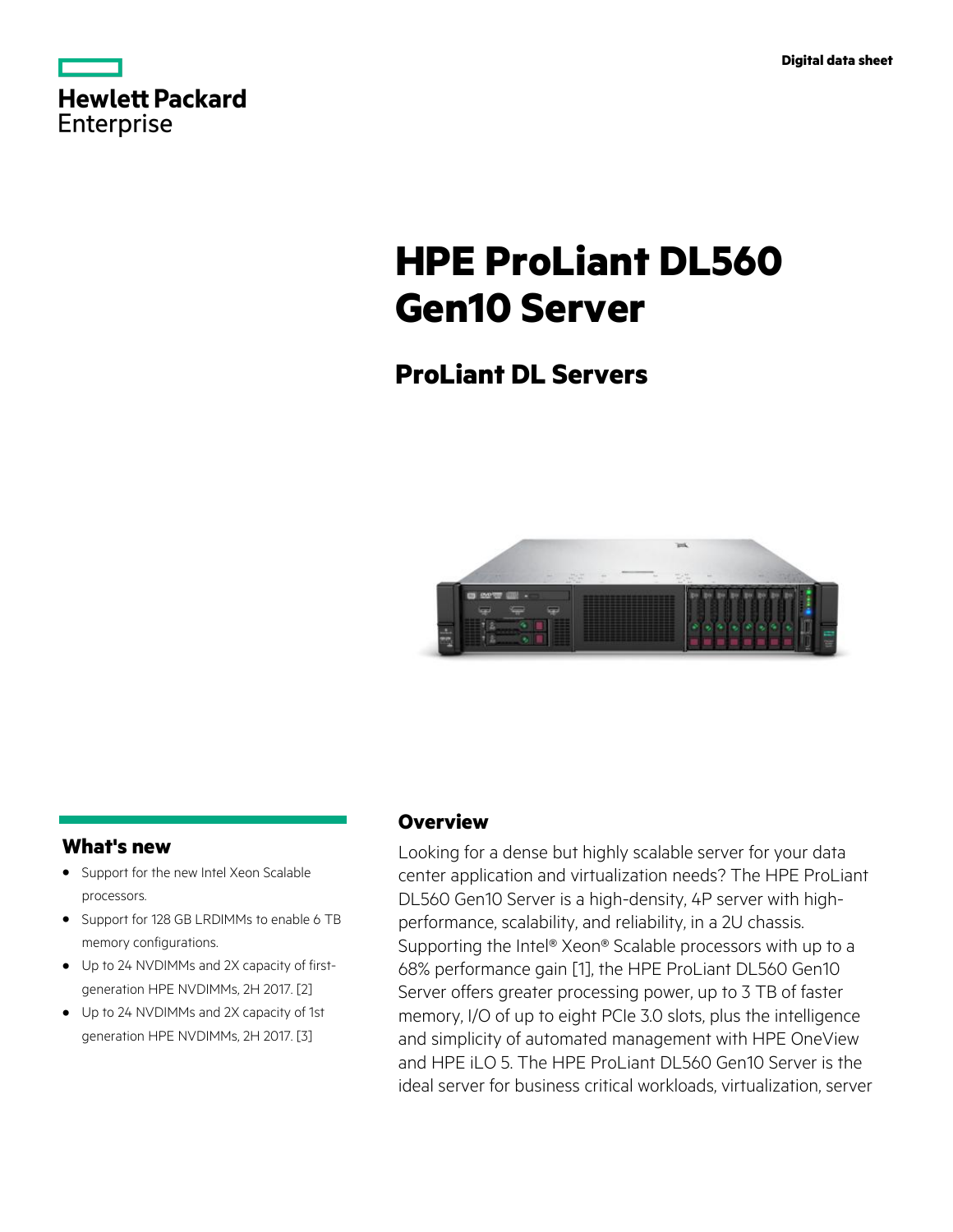consolidation, database, business processing, and general 4P data-intensive applications where data center space and the right performance are paramount.

### **Features**

#### **Scalable 4P Performance in a Dense 2U Form Factor**

The HPE ProLiant DL560 Gen10 Server provides 4P computing in a dense 2U form factor and supports up to four Intel Xeon Platinum (8100 series) and Gold (6100 and 5100 series) processors which provide up to 68% [1] more processor performance and 27% [3] more cores than the previous generation.

Up to 48 DIMM slots which support up to 3 TB for 2666 MT/s DDR4 HPE SmartMemory. HPE DDR4 SmartMemory improves workload performance and power efficiency while reducing data loss and downtime with enhanced error handling.

Choice of HPE FlexibleLOM adapters offers range of networking bandwidth (1GbE to 25GbE) and fabric so you can adapt and grow to changing business needs.

HPE Innovation with Intelligent System Tuning enhances workload performance using customized profiles to tune internal resources; with improved throughput for all workloads including latency-sensitive workloads such as high frequency trading with jitter smoothing.

#### **Flexible New Generation Expandability and Reliability for Multiple Workloads**

The HPE ProLiant DL560 Gen10 Server has a flexible processor tray allowing to scale up from two to four processors only when you need, saving on upfront costs and the flexible drive cage design supports up to 24 SFF SAS/SATA with a maximum of 12 NVMe drives.

Supports up to eight PCIe 3.0 expansion slots for graphical processing units (GPUs) and networking cards offering increased I/O bandwidth and expandability.

Up to four, 96% efficient HPE 800W or 1600W Flex Slot Power Supplies, which enable higher power redundant configurations and flexible voltage ranges. The slots provide the capability to trade-off between 2+2 power supplies or use as extra PCIe slots.

#### **Secure and Reliable**

HPE offers industry standard servers with HPE designed custom BMC (HPE iLO5) silicon chip that is physically altered to anchor most server essential firmware including HPE iLO, UEFI, IE, ME, and SPLD. This anchor into the HPE silicon chip creates a true Silicon Root of Trust that protects.

Millions of lines of firmware code run before server operating system boots and with Runtime Firmware Validation, enabled by HPE iLO Advanced Premium Security Edition, the server firmware is checked every 24 hours verifying validity and credibility of essential system firmware.

Secure Recovery allows server firmware to rollback to the to last known good state or factory settings after detection of compromised code.

Additional security options are available with, Trusted Platform Module (TPM), to prevent unauthorized access to the server and securely stores artifacts used to authenticate the server platforms while the Intrusion Detection Kit logs and alerts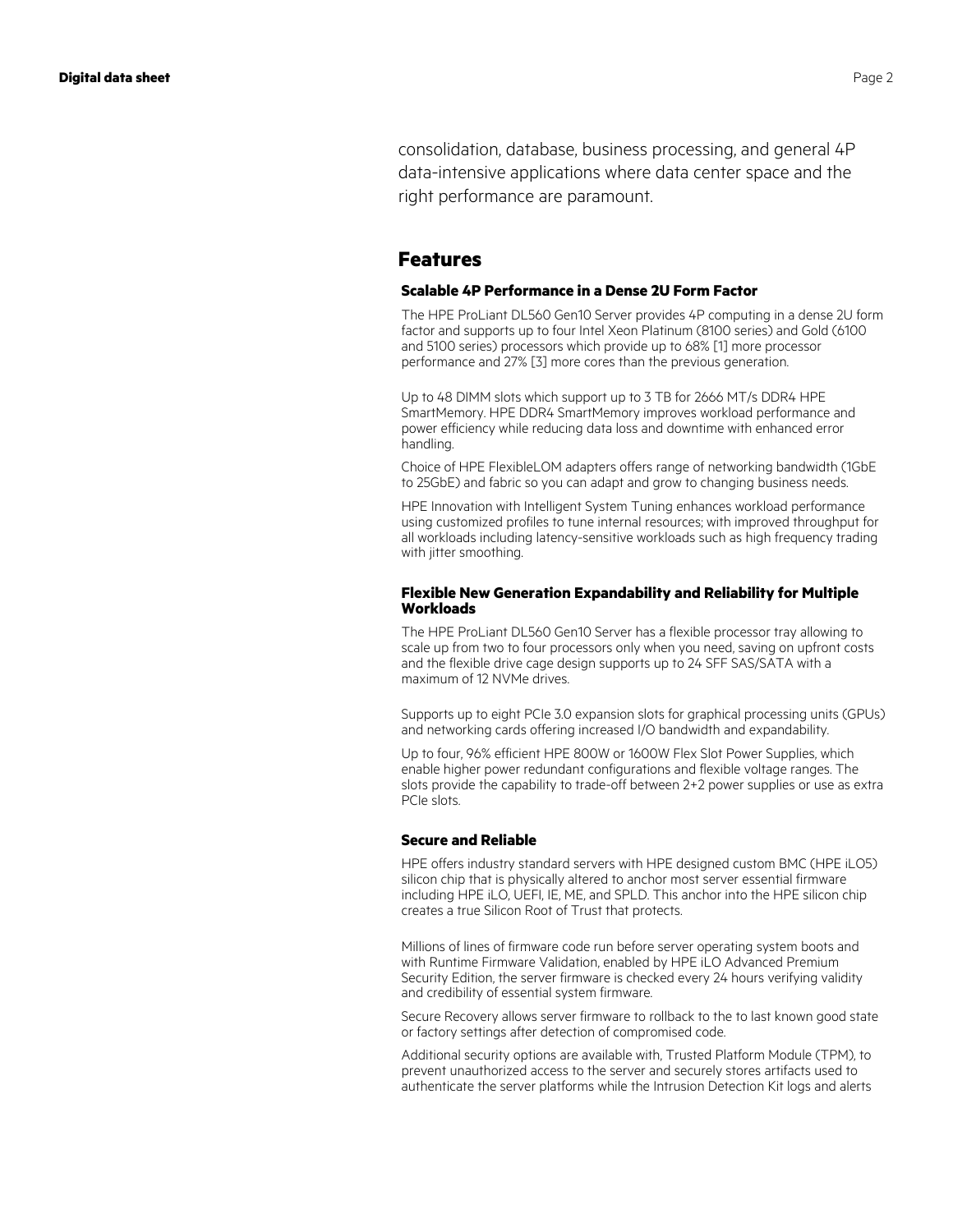when the server hood is removed.

#### **Agile Infrastructure Management for Accelerating IT Service Delivery**

With the HPE ProLiant DL560 Gen10 Server, HPE OneView provides infrastructure management for automation simplicity across servers, storage and networking.

A suite of embedded and downloadable tools is available for server lifecycle management including Unified Extensible Firmware Interface (UEFI), Intelligent Provisioning; HPE iLO 5 to monitor and manage; HPE iLO Amplifier Pack, Smart Update Manager (SUM), and Service Pack for ProLiant (SPP).

HPE Pointnext services simplifies the stages of the IT journey. Advisory and Transformation Services professionals understand customer challenges and design an better solution. Professional Services enables rapid deployment of solutions and Operational Services provides ongoing support.

HPE IT investment solutions help you transform to a digital business with IT economics that align to your business goals.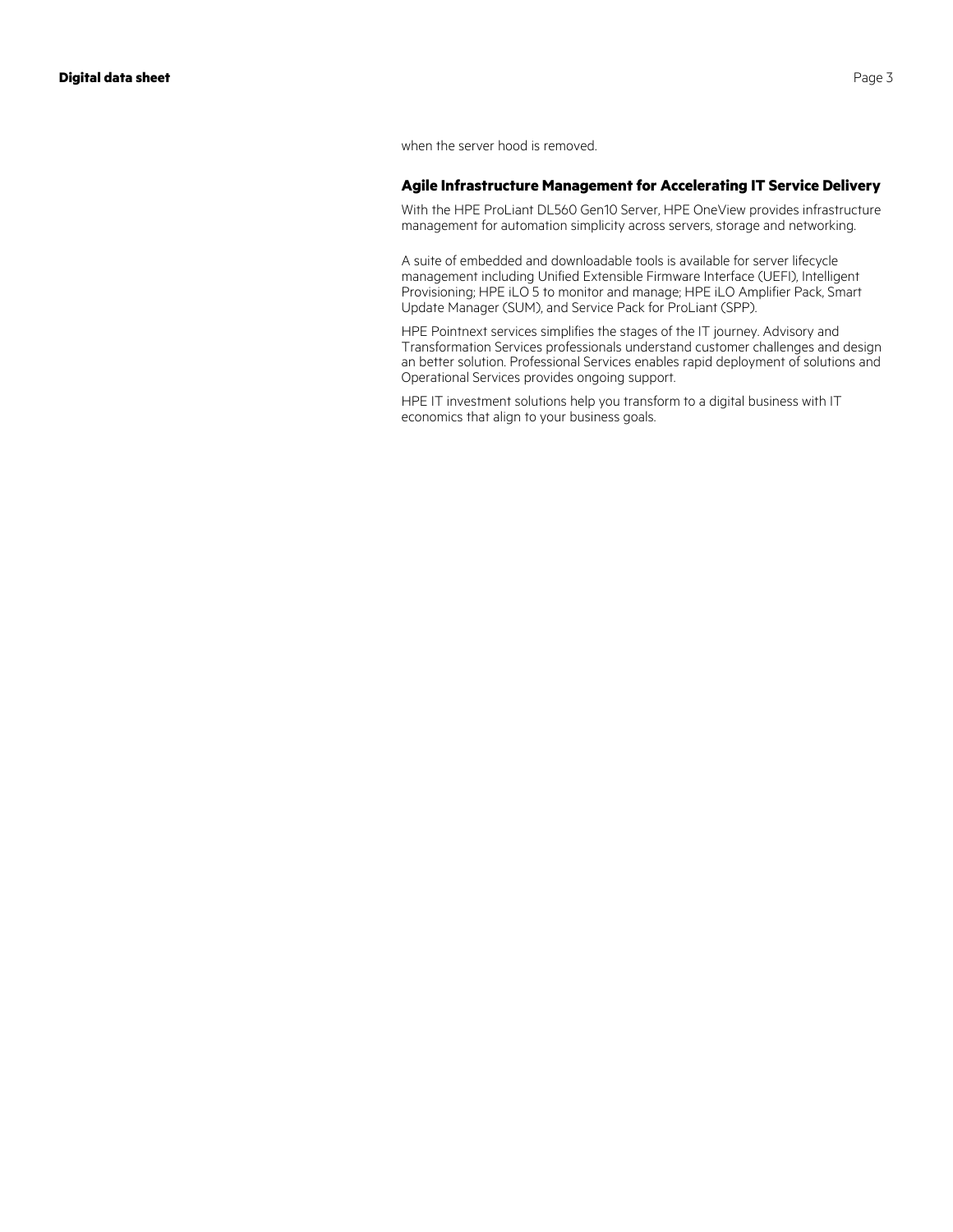| <b>Technical specifications</b> | HPE ProLiant DL560 Gen10 Server                                                                                                                                                                                                                                                                                                                                                                                                                                                                                                |
|---------------------------------|--------------------------------------------------------------------------------------------------------------------------------------------------------------------------------------------------------------------------------------------------------------------------------------------------------------------------------------------------------------------------------------------------------------------------------------------------------------------------------------------------------------------------------|
| <b>Processor</b>                | Intel® Xeon® Scalable processors                                                                                                                                                                                                                                                                                                                                                                                                                                                                                               |
| <b>Processor family</b>         | Intel® Xeon® Scalable 8100 series Intel® Xeon® Scalable 6100 series Intel® Xeon® Scalable 5100 series                                                                                                                                                                                                                                                                                                                                                                                                                          |
| <b>Processor core available</b> | 28 or 26 or 24 or 22 or 20 or 18 or 16 or 14 or 12 or 10 or 8 or 6 or 4, per processor, depending on model                                                                                                                                                                                                                                                                                                                                                                                                                     |
| <b>Processor cache</b>          | 13.75 MB L3 or 16.50 MB L3 or 19.25 MB L3 or 22.00 MB L3 or 24.75 MB L3 or 27.50 MB L3 or 30.25 MB L3 or<br>33.00 MB L3 or 35.75 MB L3 or 38.50 MB L3                                                                                                                                                                                                                                                                                                                                                                          |
| <b>Processor speed</b>          | 3.6 GHz, maximum depending on processor                                                                                                                                                                                                                                                                                                                                                                                                                                                                                        |
| Power supply type               | 4 HPE Flexible Slot Power Supplies, maximum depending on model                                                                                                                                                                                                                                                                                                                                                                                                                                                                 |
| <b>Expansion slots</b>          | 8 maximum, for detail descriptions reference the QuickSpecs                                                                                                                                                                                                                                                                                                                                                                                                                                                                    |
| <b>Maximum memory</b>           | 3.0 TB                                                                                                                                                                                                                                                                                                                                                                                                                                                                                                                         |
| <b>Memory slots</b>             | 48 DIMM slots maximum                                                                                                                                                                                                                                                                                                                                                                                                                                                                                                          |
| <b>Memory type</b>              | HPE DDR4 SmartMemory                                                                                                                                                                                                                                                                                                                                                                                                                                                                                                           |
| <b>System fan features</b>      | Hot plug redundant standard                                                                                                                                                                                                                                                                                                                                                                                                                                                                                                    |
| Network controller              | Optional FlexibleLOM                                                                                                                                                                                                                                                                                                                                                                                                                                                                                                           |
| <b>Storage controller</b>       | HPE Smart Array S100i or HPE Smart Array P408i-a SR Gen10 Controller or HPE Smart Array P816i-a SR<br>Gen10 Controller, depending on model                                                                                                                                                                                                                                                                                                                                                                                     |
| Minimum dimensions (W x D x H)  | 8.75 x 44.55 x 75.47 cm                                                                                                                                                                                                                                                                                                                                                                                                                                                                                                        |
| Weight                          | 34.12 kg                                                                                                                                                                                                                                                                                                                                                                                                                                                                                                                       |
| Infrastructure management       | HPE iLO Standard with Intelligent Provisioning (embedded), HPE OneView Standard (requires download)<br>HPE iLO Advanced, HPE iLO Advanced Premium Security Edition and HPE OneView Advanced (optional<br>require licenses)                                                                                                                                                                                                                                                                                                     |
| Warranty                        | 3/3/3 - Server Warranty includes three years of parts, three years of labor, three years of onsite support<br>coverage. Additional information regarding worldwide limited warranty and technical support is available at:<br>http://h20564.www2.hpe.com/hpsc/wc/public/home. Additional HPE support and service coverage for your<br>product can be purchased locally. For information on availability of service upgrades and the cost for these<br>service upgrades, refer to the HPE website at http://www.hpe.com/support |
| <b>Processor</b>                | Intel                                                                                                                                                                                                                                                                                                                                                                                                                                                                                                                          |
| <b>Form factor</b>              | Rack (2U)                                                                                                                                                                                                                                                                                                                                                                                                                                                                                                                      |

# **Technical specifications HPE ProLiant DL560 Gen10 Server**